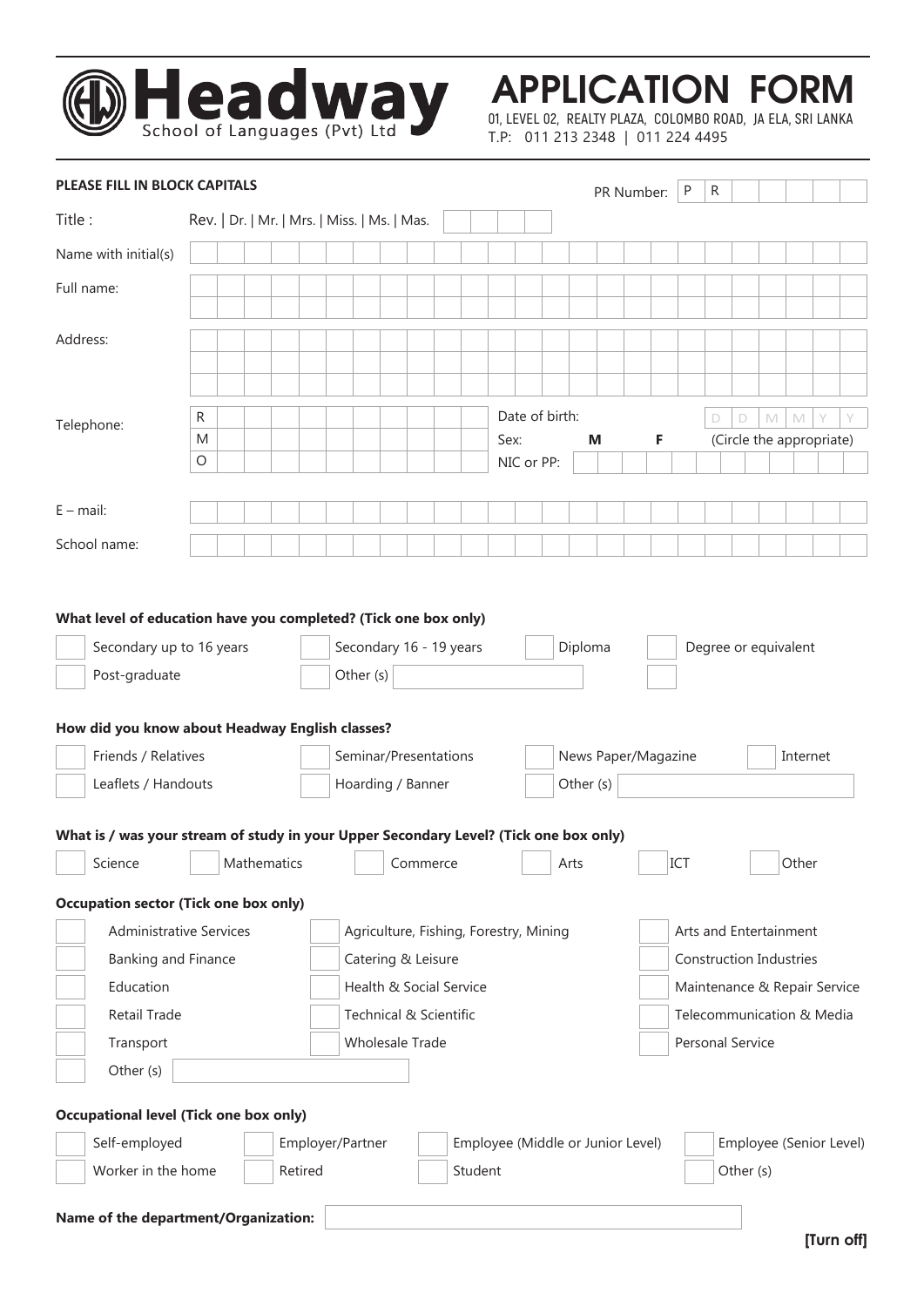|                            |                                                                                                                                                                                                                                                | Why did you choose Headway as your Language Solution Provider? (You can tick $(\check{ } )$ any number of boxes)<br>உங்ககள் ஆங்கில மொழி ஆற்றலை விருத்தி செய்ய ஏன் Headwayயைத் தெரிவுசெய்தீர்கள்? (பொருத்தமானவற்றைத் தெரிவு செய்யலாம்) |  |  |  |  |  |  |
|----------------------------|------------------------------------------------------------------------------------------------------------------------------------------------------------------------------------------------------------------------------------------------|---------------------------------------------------------------------------------------------------------------------------------------------------------------------------------------------------------------------------------------|--|--|--|--|--|--|
|                            | Standard of teaching தரமான கற்பித்தல்                                                                                                                                                                                                          |                                                                                                                                                                                                                                       |  |  |  |  |  |  |
|                            | Courses are well recognized அங்கீகரிக்கப்பட்ட கற்கை நெறிகள்                                                                                                                                                                                    |                                                                                                                                                                                                                                       |  |  |  |  |  |  |
|                            | Well recognized certificates and/or Cambridge certificates அங்கீகரிக்கப்பட்ட சான்றிதழ்கள் மற்றும் Cambridge சர்வதேச சான்றிதழ்கள்<br>Good Headway Experience shared by your friends<br>உங்கள் நண்பனுக்கு Headwayல் கிடைத்த சிறந்ததொரு அனுபவத்தை |                                                                                                                                                                                                                                       |  |  |  |  |  |  |
|                            |                                                                                                                                                                                                                                                |                                                                                                                                                                                                                                       |  |  |  |  |  |  |
|                            |                                                                                                                                                                                                                                                | நீங்களும் பெற்றுக்கொள்ள வேண்டும் என்பதற்காக                                                                                                                                                                                           |  |  |  |  |  |  |
|                            | Resource persons (Teachers) சிறந்த ஆசிரியர்கள்                                                                                                                                                                                                 |                                                                                                                                                                                                                                       |  |  |  |  |  |  |
|                            | The learning environment சிறந்த கல்விச் சூழல்                                                                                                                                                                                                  |                                                                                                                                                                                                                                       |  |  |  |  |  |  |
|                            | Student centered teaching methodology மாணவர்களை மையப்படுத்தியதான கற்பித்தல் முறைமை                                                                                                                                                             |                                                                                                                                                                                                                                       |  |  |  |  |  |  |
|                            | Other (s) வேறு ஏதாவது காரணங்கள் இருப்பின்                                                                                                                                                                                                      |                                                                                                                                                                                                                                       |  |  |  |  |  |  |
|                            | I certify that the information on this form is complete, true and accurate                                                                                                                                                                     |                                                                                                                                                                                                                                       |  |  |  |  |  |  |
| <b>Signature:</b>          |                                                                                                                                                                                                                                                | <b>Date</b><br>M<br>M<br>Y<br>D<br>D                                                                                                                                                                                                  |  |  |  |  |  |  |
| For office use only        |                                                                                                                                                                                                                                                |                                                                                                                                                                                                                                       |  |  |  |  |  |  |
| Admission number:          | S<br>$\cup$<br>Τ                                                                                                                                                                                                                               |                                                                                                                                                                                                                                       |  |  |  |  |  |  |
| Course applied for:        |                                                                                                                                                                                                                                                |                                                                                                                                                                                                                                       |  |  |  |  |  |  |
| Admission date:            | $\mathbb{M}$<br>$\mathbb N$<br>Y<br>Y<br>D<br>D                                                                                                                                                                                                |                                                                                                                                                                                                                                       |  |  |  |  |  |  |
| Officer's initials:        |                                                                                                                                                                                                                                                |                                                                                                                                                                                                                                       |  |  |  |  |  |  |
| Placement Test:            | Е<br>P<br>B<br>$\mathbf{I}$                                                                                                                                                                                                                    | Score:                                                                                                                                                                                                                                |  |  |  |  |  |  |
| <b>Interview Comments:</b> |                                                                                                                                                                                                                                                |                                                                                                                                                                                                                                       |  |  |  |  |  |  |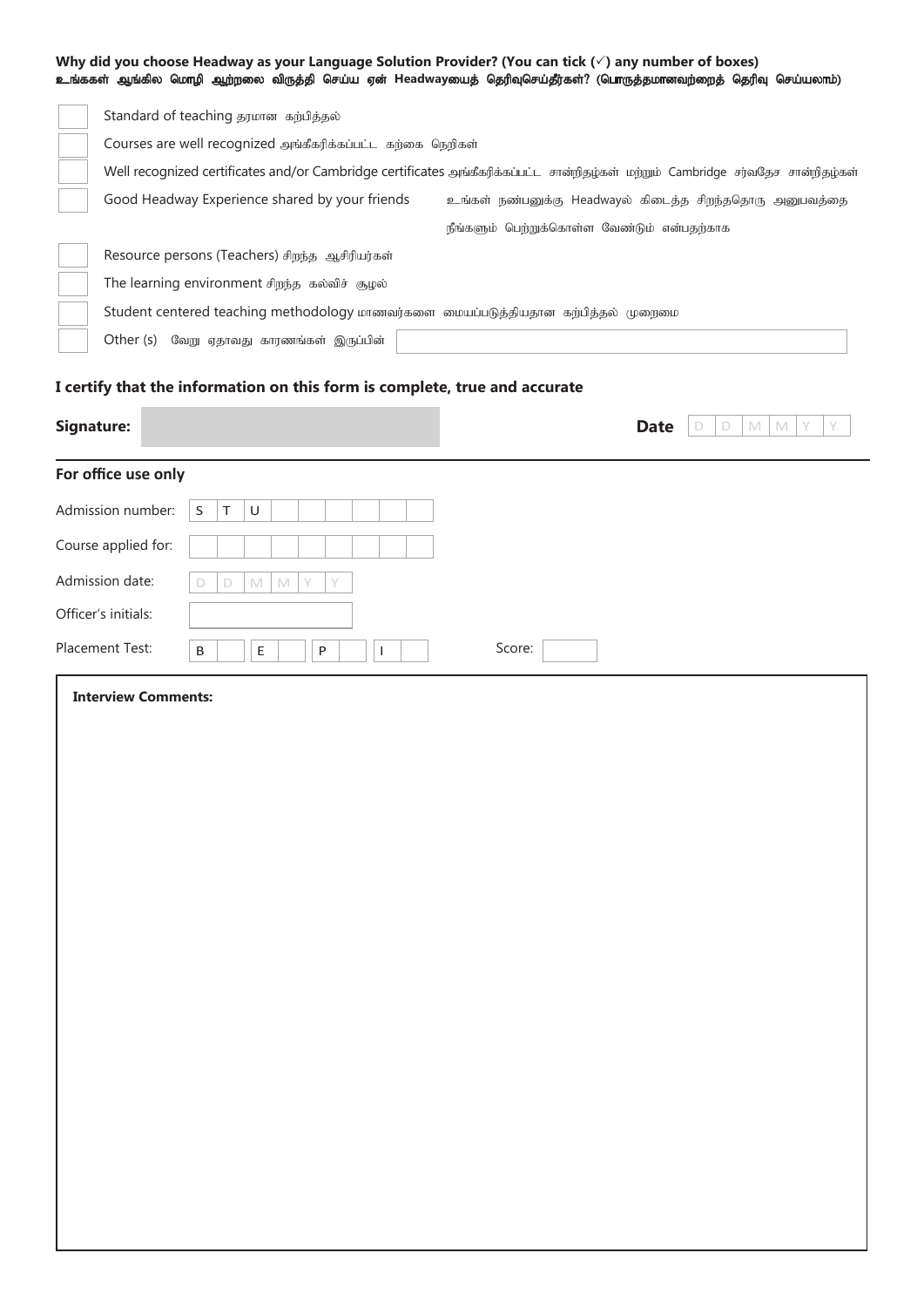

APPLICATION FORM

**01, LEVEL 02, REALTY PLAZA, COLOMBO ROAD, JA ELA, SRI LANKA** T.P: 011 213 2348 | 011 224 4495

| PLEASE FILL IN BLOCK CAPITALS                                                                                                                         |         |                                       |                  |  |           |      |                                                                 |                                                                   |   |  |   |   |           | PR Number: | P                        | R |                  |                                                          |                           |                              |
|-------------------------------------------------------------------------------------------------------------------------------------------------------|---------|---------------------------------------|------------------|--|-----------|------|-----------------------------------------------------------------|-------------------------------------------------------------------|---|--|---|---|-----------|------------|--------------------------|---|------------------|----------------------------------------------------------|---------------------------|------------------------------|
| Title:                                                                                                                                                |         | Dr.   Mr.   Mrs.   Miss.   Ms.   Mas. |                  |  |           |      |                                                                 |                                                                   |   |  |   |   |           |            |                          |   |                  |                                                          |                           |                              |
| Name with initial(s)                                                                                                                                  |         |                                       |                  |  |           |      |                                                                 |                                                                   |   |  |   |   |           |            |                          |   |                  |                                                          |                           |                              |
| Full name:                                                                                                                                            |         |                                       |                  |  |           |      |                                                                 |                                                                   |   |  |   |   |           |            |                          |   |                  |                                                          |                           |                              |
| Address:                                                                                                                                              |         |                                       |                  |  |           |      |                                                                 |                                                                   |   |  |   |   |           |            |                          |   |                  |                                                          |                           |                              |
|                                                                                                                                                       |         |                                       |                  |  |           |      |                                                                 |                                                                   |   |  |   |   |           |            |                          |   |                  |                                                          |                           |                              |
| Date of birth:                                                                                                                                        |         |                                       |                  |  |           | Sex: |                                                                 |                                                                   | F |  | M |   |           |            | (Circle the appropriate) |   |                  |                                                          |                           |                              |
| School name:                                                                                                                                          |         |                                       |                  |  |           |      |                                                                 |                                                                   |   |  |   |   |           |            |                          |   |                  |                                                          |                           |                              |
| Parent's/Guardian's details:                                                                                                                          | R       |                                       |                  |  |           |      |                                                                 |                                                                   |   |  |   | M |           |            |                          |   |                  |                                                          |                           |                              |
| <b>Telephone:</b>                                                                                                                                     |         |                                       |                  |  |           |      |                                                                 |                                                                   |   |  |   |   |           |            |                          |   |                  |                                                          |                           |                              |
|                                                                                                                                                       | $\circ$ |                                       |                  |  |           |      |                                                                 |                                                                   |   |  |   |   |           |            |                          |   |                  |                                                          |                           |                              |
| $E$ – mail:                                                                                                                                           |         |                                       |                  |  |           |      |                                                                 |                                                                   |   |  |   |   |           |            |                          |   |                  |                                                          |                           |                              |
| How did you know about Headway English classes?<br>Friends / Relatives                                                                                |         |                                       |                  |  |           |      | Seminar/Presentations                                           |                                                                   |   |  |   |   |           |            | News Paper/Magazine      |   |                  |                                                          | Internet                  |                              |
| Leaflets / Handouts                                                                                                                                   |         |                                       |                  |  | Other (s) |      |                                                                 |                                                                   |   |  |   |   |           |            |                          |   |                  | Hoarding / Banner                                        |                           |                              |
| <b>Occupation sector (Tick one box only)</b><br>Administrative Services<br>Banking and Finance<br>Education<br>Retail Trade<br>Transport<br>Other (s) |         |                                       |                  |  |           |      | Catering & Leisure<br>Technical & Scientific<br>Wholesale Trade | Agriculture, Fishing, Forestry, Mining<br>Health & Social Service |   |  |   |   |           |            |                          |   | Personal Service | Arts and Entertainment<br><b>Construction Industries</b> | Telecommunication & Media | Maintenance & Repair Service |
| <b>Occupational level (Tick one box only)</b>                                                                                                         |         |                                       |                  |  |           |      |                                                                 |                                                                   |   |  |   |   |           |            |                          |   |                  |                                                          |                           |                              |
| Self-employed                                                                                                                                         |         |                                       | Employer/Partner |  |           |      |                                                                 | Employee (Middle or Junior Level)                                 |   |  |   |   |           |            |                          |   |                  |                                                          |                           | Employee (Senior Level)      |
| Worker in the home                                                                                                                                    |         |                                       | Retired          |  |           |      |                                                                 | Student                                                           |   |  |   |   | Other (s) |            |                          |   |                  |                                                          |                           |                              |
| Name of the department/Organization:                                                                                                                  |         |                                       |                  |  |           |      |                                                                 |                                                                   |   |  |   |   |           |            |                          |   |                  |                                                          |                           |                              |